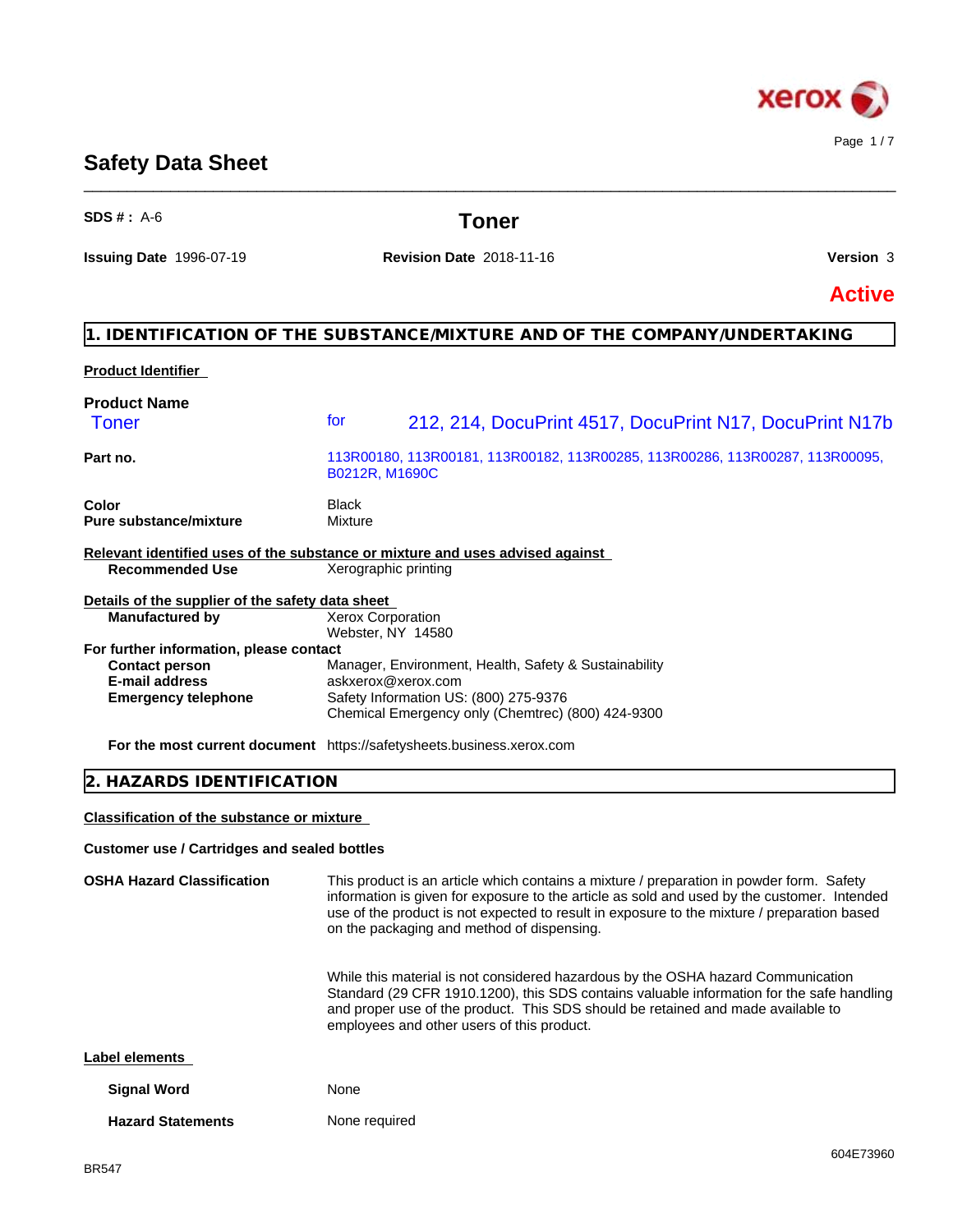

#### **Precautionary Statements** None required

#### **Other hazards**

Not a PBT according to REACH Annex XIII May form explosible dust-air mixture if dispersed

#### **3. COMPOSITION/INFORMATION ON INGREDIENTS**

#### **Mixtures**

This product contains a photoreceptor

| <b>Chemical Name</b>       | CAS No.     | Weight % | <b>Classification (Req.</b><br>1272/2008) | <b>Hazard Statements</b> |
|----------------------------|-------------|----------|-------------------------------------------|--------------------------|
| Styrene/acrylate copolymer | 25767-47-9  | <60      | $\sim$                                    |                          |
| Iron oxide                 | 1317-61-9   | <50      | $\sim$ $\sim$                             |                          |
| Polypropylene wax          | 9003-07-0   | ີ        | $\sim$ $\sim$                             |                          |
| Metal Complex Dye          | 109125-51-1 |          | Self-react. C                             | H <sub>242</sub>         |
|                            |             |          | Aquatic Acute 1                           | H400                     |
|                            |             |          | Aquatic Chr 1                             | H410                     |
| Amorphous silica           | 67762-90-7  |          | $\sim$                                    |                          |

"--" indicates no classification or hazard statements apply.

Full text of H- statements: see section 16

# **4. FIRST AID MEASURES**

#### **Description of first-aid measures**

| <b>General advice</b>                                       | For external use only. When symptoms persist or in all cases of doubt seek medical advice.    |
|-------------------------------------------------------------|-----------------------------------------------------------------------------------------------|
|                                                             | Show this material safety data sheet to the doctor in attendance.                             |
| Eye contact                                                 | Immediately flush with plenty of water. After initial flushing, remove any contact lenses and |
|                                                             | continue flushing for at least 15 minutes                                                     |
| <b>Skin contact</b>                                         | Wash skin with soap and water                                                                 |
| <b>Inhalation</b>                                           | Move to fresh air                                                                             |
| Ingestion                                                   | Rinse mouth with water and afterwards drink plenty of water or milk                           |
| Most important symptoms and effects, both acute and delayed |                                                                                               |
| Acute toxicity                                              |                                                                                               |
| <b>Eyes</b>                                                 | No known effect                                                                               |
| <b>Skin</b>                                                 | No known effect                                                                               |
| <b>Inhalation</b>                                           | No known effect                                                                               |
| Ingestion                                                   | No known effect                                                                               |
| Main symptoms                                               | Overexposure may cause:                                                                       |
|                                                             | mild respiratory irritation similar to nuisance dust.                                         |
| <b>Aggravated Medical Conditions</b>                        | None under normal use conditions                                                              |
|                                                             | Indication of immediate medical attention and special treatment needed                        |
| <b>Protection of first-aiders</b>                           | No special protective equipment required                                                      |
| Notes to physician                                          | Treat symptomatically                                                                         |
|                                                             |                                                                                               |

# **5. FIRE-FIGHTING MEASURES**

**Extinguishing media**

Use water spray or fog; do not use straight streams, Foam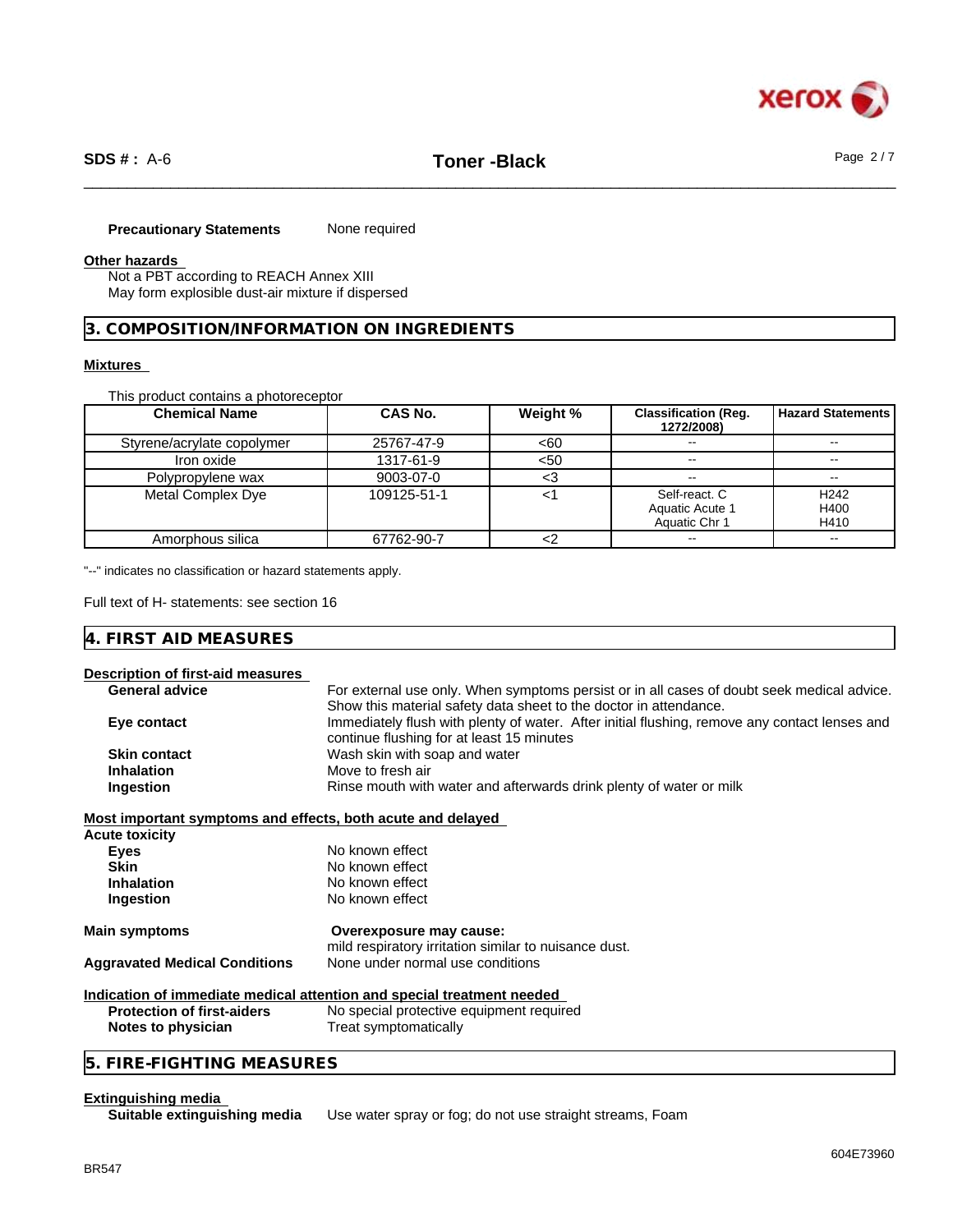

# \_\_\_\_\_\_\_\_\_\_\_\_\_\_\_\_\_\_\_\_\_\_\_\_\_\_\_\_\_\_\_\_\_\_\_\_\_\_\_\_\_\_\_\_\_\_\_\_\_\_\_\_\_\_\_\_\_\_\_\_\_\_\_\_\_\_\_\_\_\_\_\_\_\_\_\_\_\_\_\_\_\_\_\_\_\_\_\_\_\_\_\_\_\_ **SDS # :** A-6 **Toner -Black** Page 3 / 7

**Unsuitable extinguishing media** Do not use a solid water stream as it may scatterand spread fire

#### **Special hazards arising from the substance or mixture**

Fine dust dispersed in air, in sufficient concentrations, and in the presence of an ignition source is a potential dust explosion hazard

#### **Hazardous combustion products**

Hazardous decomposition products due to incomplete combustion, Carbon oxides, Nitrogen oxides (NOx)

#### **Advice for fire-fighters**

In the event of fire and/or explosion do not breathe fumes. Wear fire/flame resistant/retardant clothing. Use self-contained pressure-demand breathing apparatus if needed to prevent exposure to smoke or airborne toxins. Wear self-contained breathing apparatus and protective suit

#### **Other information**

| <b>Flammability</b> | Not flammable. Will not readily ignite. |
|---------------------|-----------------------------------------|
| <b>Flash point</b>  | Not applicable                          |

#### **6. ACCIDENTAL RELEASE MEASURES**

**Personal precautions, protective equipment and emergency procedures**

Avoid breathing dust

#### **Environmental precautions**

No special environmental precautions required

#### **Methods and material for containment and cleaning up**

**Methods for containment** Prevent dust cloud **Methods for cleaning up** Use a vacuum cleaner to remove excess, then wash with COLD water. Hot water fuses the toner making it difficult to remove

#### **Reference to other sections**

The environmental impact of this product has not been fully investigated However, this preparation is not expected to present significant adverse environmental effects.

### **7. HANDLING AND STORAGE**

#### **Precautions for safe handling**

Advice on safe handling **Handle** in accordance with good industrial hygiene and safety practice, Avoid dust accumulation in enclosed space, Prevent dust cloud

**Hygiene measures** None under normal use conditions

#### **Conditions for safe storage, including any incompatibilities**

**Technical measures and storage** Keep container tightly closed in a dry and well-ventilated place, Store at room temperature **conditions**

**Incompatible products** None

#### **Specific end uses**

Xerographic printing

#### **8. EXPOSURE CONTROLS/PERSONAL PROTECTION**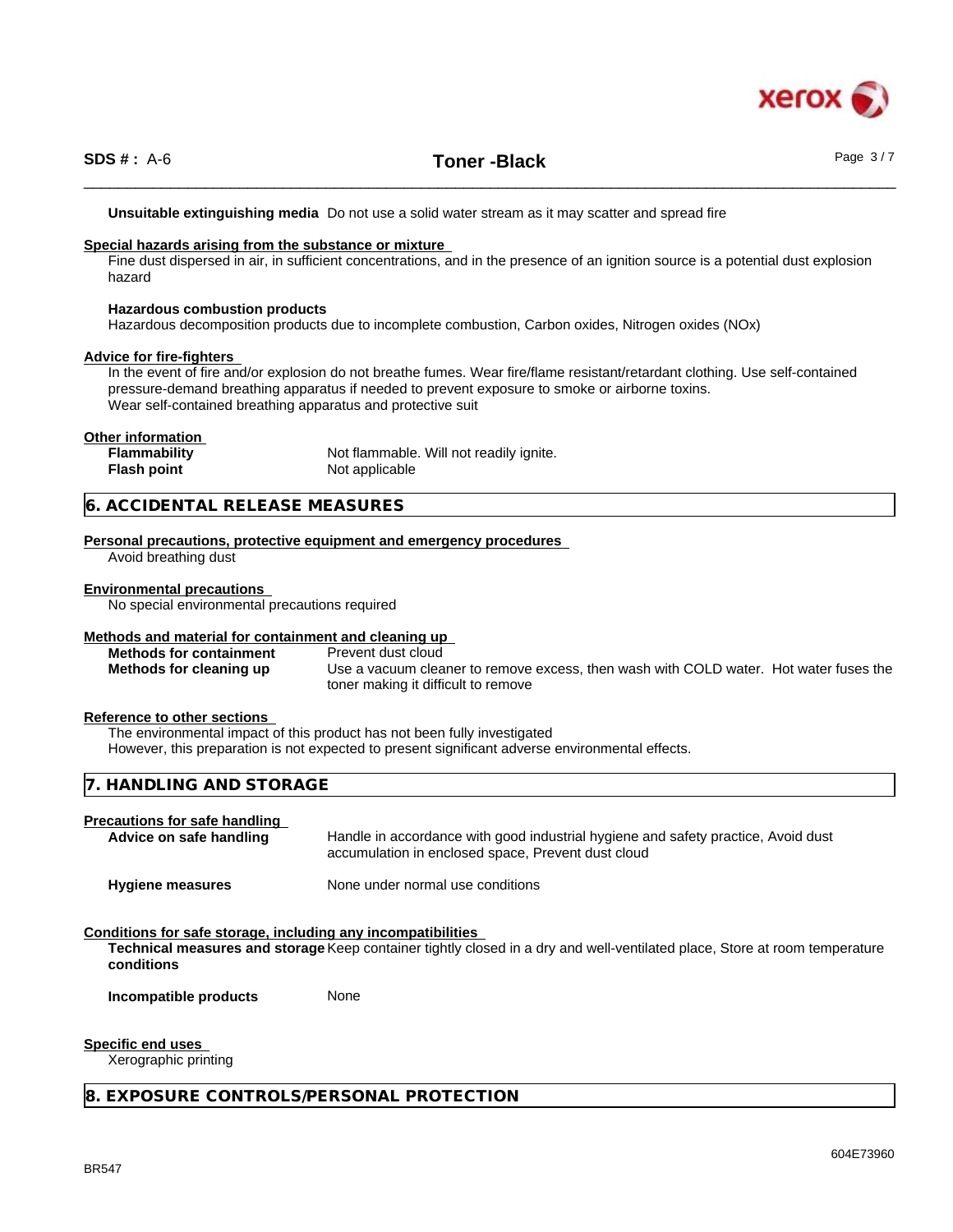

# \_\_\_\_\_\_\_\_\_\_\_\_\_\_\_\_\_\_\_\_\_\_\_\_\_\_\_\_\_\_\_\_\_\_\_\_\_\_\_\_\_\_\_\_\_\_\_\_\_\_\_\_\_\_\_\_\_\_\_\_\_\_\_\_\_\_\_\_\_\_\_\_\_\_\_\_\_\_\_\_\_\_\_\_\_\_\_\_\_\_\_\_\_\_ **SDS # :** A-6 **Toner -Black** Page 4 / 7

| <b>Control parameters</b><br><b>Exposure Limits</b><br><b>ACGIH TLV TWA</b><br><b>ACGIH TLV TWA</b><br><b>OSHA PEL TWA</b><br><b>OSHA PEL TWA</b> | 10 mg/m <sup>3</sup> (inhalable particles)<br>3 mg/m <sup>3</sup> (respirable dust)<br>15 mg/m <sup>3</sup> (total dust)<br>5 mg/m <sup>3</sup> (respirable dust) |  |
|---------------------------------------------------------------------------------------------------------------------------------------------------|-------------------------------------------------------------------------------------------------------------------------------------------------------------------|--|
| <b>Xerox Exposure Limit</b><br><b>Xerox Exposure Limit</b>                                                                                        | $2.5 \text{ mg/m}^3$ (total dust)<br>0.4 mg/m <sup>3</sup> (respirable dust)                                                                                      |  |

**Component Information**

| . .<br>Chemica.<br><b>Name</b>  | CGII | <b>OSHA PEL</b>                                     |
|---------------------------------|------|-----------------------------------------------------|
| Metal<br>Dve<br>:omnlex<br>поњх |      | .<br>Ceilina.<br>ma/m <sup>3</sup><br>$U_{\rm r}$ . |

| <b>Exposure controls</b>            |         |
|-------------------------------------|---------|
| For all a stable as an extension of | $N = -$ |

**Engineering measures** None under normal use conditions

### **Individual protection measures, such as personal protective equipment (PPE)**

| <b>Eye/Face protection</b>    | No special protective equipment required  |
|-------------------------------|-------------------------------------------|
| <b>Hand protection</b>        | No special protective equipment required  |
| Skin and body protection      | No special protective equipment required  |
| <b>Respiratory protection</b> | No special protective equipment required. |
| <b>Thermal hazards</b>        | None under normal processing              |

### **Environmental Exposure Controls** Keep out of drains, sewers, ditches and waterways

# **9. PHYSICAL AND CHEMICAL PROPERTIES**

### **Information on basic physical and chemical properties**

| Appearance<br><b>Physical state</b><br>Color                                                                                                                      | Powder<br>Solid<br>Black                                            |                                                                                                                                                                               | Odor<br><b>Odor threshold</b><br>рH | Faint<br>Not applicable<br>Not applicable                                                    |
|-------------------------------------------------------------------------------------------------------------------------------------------------------------------|---------------------------------------------------------------------|-------------------------------------------------------------------------------------------------------------------------------------------------------------------------------|-------------------------------------|----------------------------------------------------------------------------------------------|
| <b>Flash point</b>                                                                                                                                                |                                                                     | Not applicable                                                                                                                                                                |                                     |                                                                                              |
| <b>Boiling point/range</b><br>Softening point                                                                                                                     |                                                                     | Not applicable<br>$85 - 100 °C$                                                                                                                                               | 185 - 212 °F                        |                                                                                              |
| <b>Evaporation rate</b><br><b>Flammability</b>                                                                                                                    | <b>Flammability Limits in Air</b>                                   | Not applicable<br>Not flammable. Will not readily ignite.<br>Not applicable                                                                                                   |                                     |                                                                                              |
| Vapor pressure<br>Vapor density<br><b>Specific gravity</b><br><b>Water solubility</b><br><b>Partition coefficient</b><br>Viscosity<br><b>Explosive properties</b> | <b>Autoignition temperature</b><br><b>Decomposition temperature</b> | Not applicable<br>Not applicable<br>$-2$<br>Negligible<br>Not applicable<br>Not applicable<br>Not determined<br>Not applicable<br>source is a potential dust explosion hazard |                                     | Fine dust dispersed in air, in sufficient concentrations, and in the presence of an ignition |
| <b>Oxidizing properties</b>                                                                                                                                       |                                                                     | Not applicable                                                                                                                                                                |                                     |                                                                                              |

**Other information**

None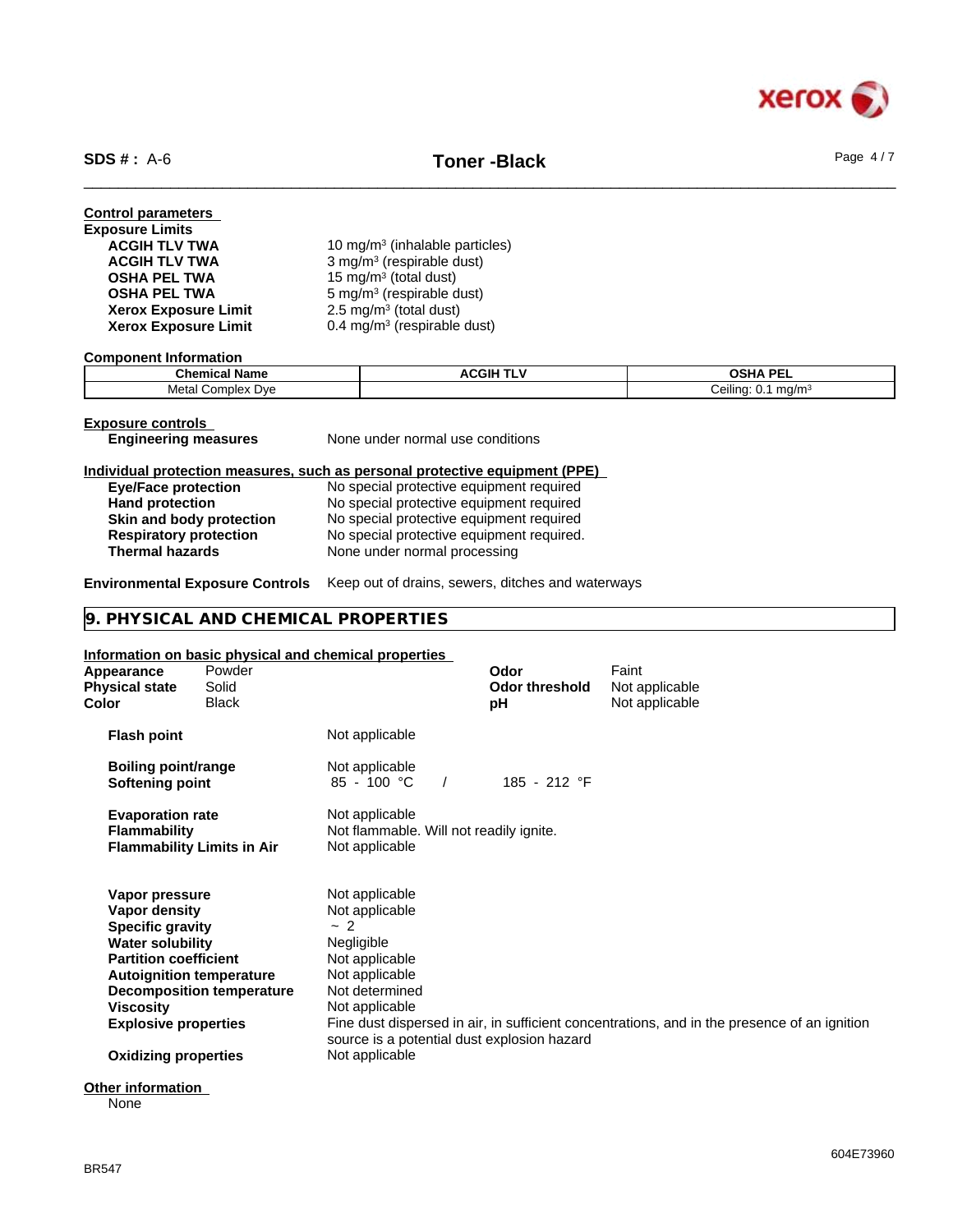

# \_\_\_\_\_\_\_\_\_\_\_\_\_\_\_\_\_\_\_\_\_\_\_\_\_\_\_\_\_\_\_\_\_\_\_\_\_\_\_\_\_\_\_\_\_\_\_\_\_\_\_\_\_\_\_\_\_\_\_\_\_\_\_\_\_\_\_\_\_\_\_\_\_\_\_\_\_\_\_\_\_\_\_\_\_\_\_\_\_\_\_\_\_\_ **SDS # :** A-6 **Toner -Black** Page 5 / 7

# **10. STABILITY AND REACTIVITY**

#### **Reactivity**

No dangerous reaction known under conditions of normal use

#### **Chemical stability**

Stable under normal conditions.

#### **Possibility of hazardous reactions**

## **Hazardous reactions** None under normal processing

**Hazardous polymerization** Hazardous polymerization does not occur

#### **Conditions to avoid**

Prevent dust cloud, Fine dust dispersed in air, in sufficient concentrations, and in the presence of an ignition source is a potential dust explosion hazard

#### **Incompatible Materials**

None

#### **Hazardous decomposition products**

None under normal use

## **11. TOXICOLOGICAL INFORMATION**

*The toxicity data noted below is based on the test results of similar reprographic materials.*

#### **Information on toxicological effects**

| <b>Acute toxicity</b>      |                                       |
|----------------------------|---------------------------------------|
| <b>Product Information</b> |                                       |
| <b>Irritation</b>          | No skin irritation, No eye irritation |
| Oral LD50                  | $> 5$ g/kg (rat)                      |
| Dermal LD50                | $> 5$ g/kg (rabbit)                   |
| <b>LC50 Inhalation</b>     | $> 5$ mg/L (rat, 4 hr)                |

#### **Component Information**

| <b>Chemical Name</b> | $\sim$ $\sim$ $\sim$<br><b>LC50 Inhalation</b> | <b>Dermal LD50</b> | Oral LD50                 |
|----------------------|------------------------------------------------|--------------------|---------------------------|
| Iron oxide           |                                                |                    | Rat<br>10000 mg/kg<br>. . |

| <b>Chronic toxicity</b><br><b>Sensitization</b><br><b>Neurological Effects</b><br><b>Target organ effects</b> | No sensitization responses were observed<br>No information available<br>None known                                                                       |
|---------------------------------------------------------------------------------------------------------------|----------------------------------------------------------------------------------------------------------------------------------------------------------|
| <b>CMR Effects</b><br><b>Mutagenic effects</b><br><b>Reproductive toxicity</b><br>Carcinogenicity             | Not mutagenic in AMES Test<br>This product does not contain any known or suspected reproductive hazards<br>Contains no ingredient listed as a carcinogen |
| Other toxic effects<br><b>Aspiration Hazard</b><br>Other adverse effects                                      | Not applicable<br>None known                                                                                                                             |

**12. ECOLOGICAL INFORMATION**

## **Toxicity**

On available data, the mixture / preparation is not harmful to aquatic life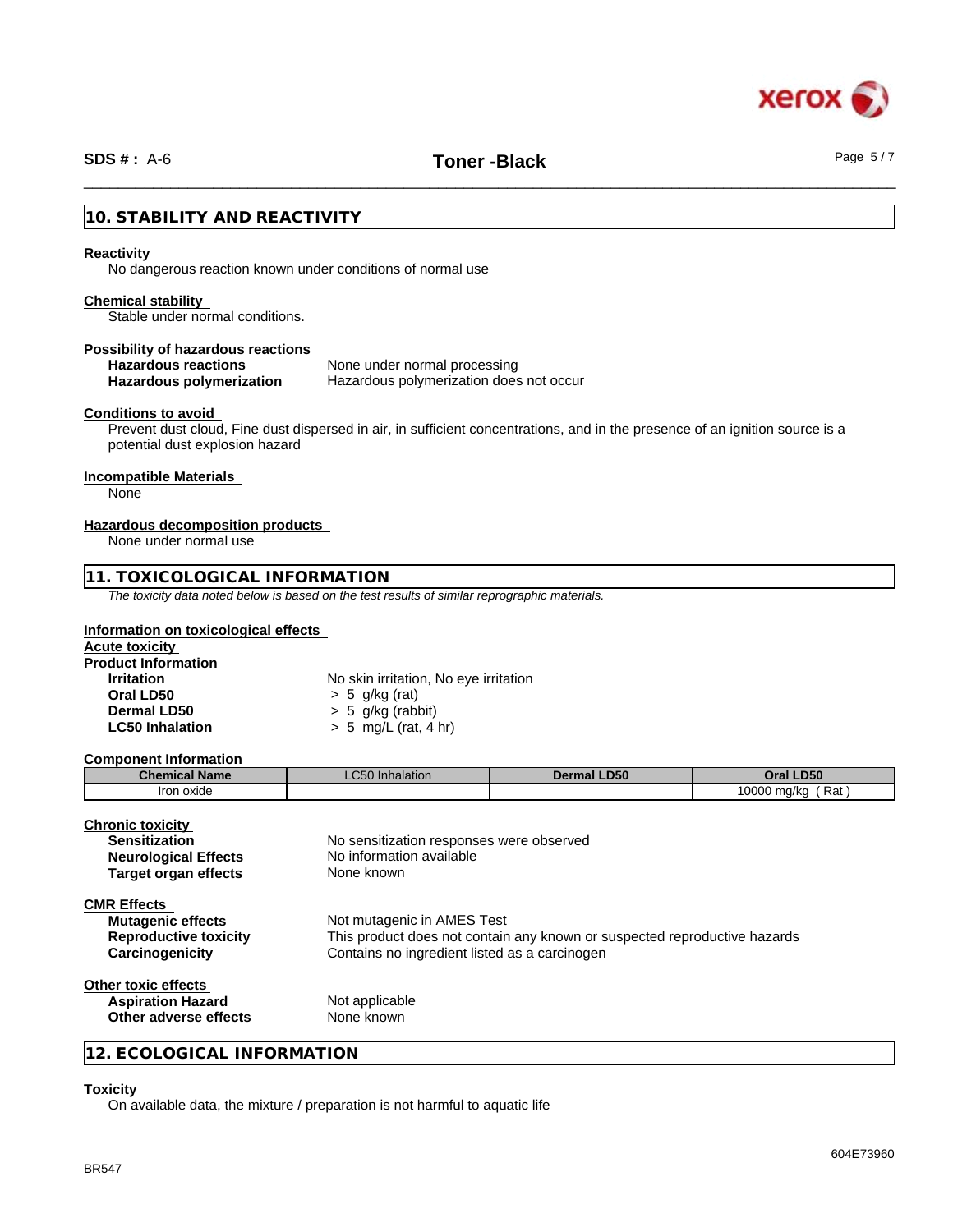

#### **Persistence and degradability**

Not readily biodegradable

#### **Bioaccumulative potential**

Bioaccumulation is unlikely

#### **Mobility in soil**

Insoluble in water

#### **Other adverse effects**

Presents little or no hazard to the environment.

| 13. DISPOSAL CONSIDERATIONS                              |                                                                                                                                                                             |
|----------------------------------------------------------|-----------------------------------------------------------------------------------------------------------------------------------------------------------------------------|
| Waste treatment methods<br><b>Waste Disposal Methods</b> | Can be landfilled or incinerated, when in compliance with local regulations<br>If incineration is to be carried out, care must be exercised to prevent dust clouds forming. |
| <b>Contaminated packaging</b>                            | No special precautions are needed in handling this material                                                                                                                 |
| Other information                                        | Although toner is not an aquatic toxin, microplastics may be a physical hazard to aquatic life<br>and should not be allowed to enter drains, sewers, or waterways.          |

### **14. TRANSPORT INFORMATION**

This material is not subject to regulation as a hazardous material for shipping

### **15. REGULATORY INFORMATION**

#### **Safety, health and environmental regulations/legislation specific for the substance or mixture**

#### **OSHA Regulatory Status**

This product is an article which contains a mixture / preparation in powder form. Safety information is given for exposure to the article as sold and used by the customer. Intended use of the product is not expected to result in exposure to the mixture / preparation based on the packaging and method of dispensing.

While this material is not considered hazardous by the OSHA hazard Communication Standard (29 CFR 1910.1200), this SDS contains valuable information for the safe handling and proper use of the product. This SDS should be retained and made available to employees and other users of this product.

#### **Canada**

This product has been classified in accordance with the hazard criteria of the Hazardous Products Regulations (HPR), **and the SDS contains all the information required by the HPR.**

# **International Inventories**

**DSL/NDSL** Complies

### **U.S. Federal Regulations**

#### **SARA 313**

Section 313 of Title III of the Superfund Amendments and Reauthorization Act of 1986 (SARA). This product does not contain any chemicals which are subject to the reporting requirements of the Act and Title 40 of the Code of Federal Regulations, Part 372 **Clean Water Act**

This product is not regulated as a pollutant pursuant to the Clean Water Act (40 CFR 122.21 and 40 CFR 122.42).

**Clean Air Act,Section 112 Hazardous Air Pollutants (HAPs) (see 40 CFR 61)**

**Complies**